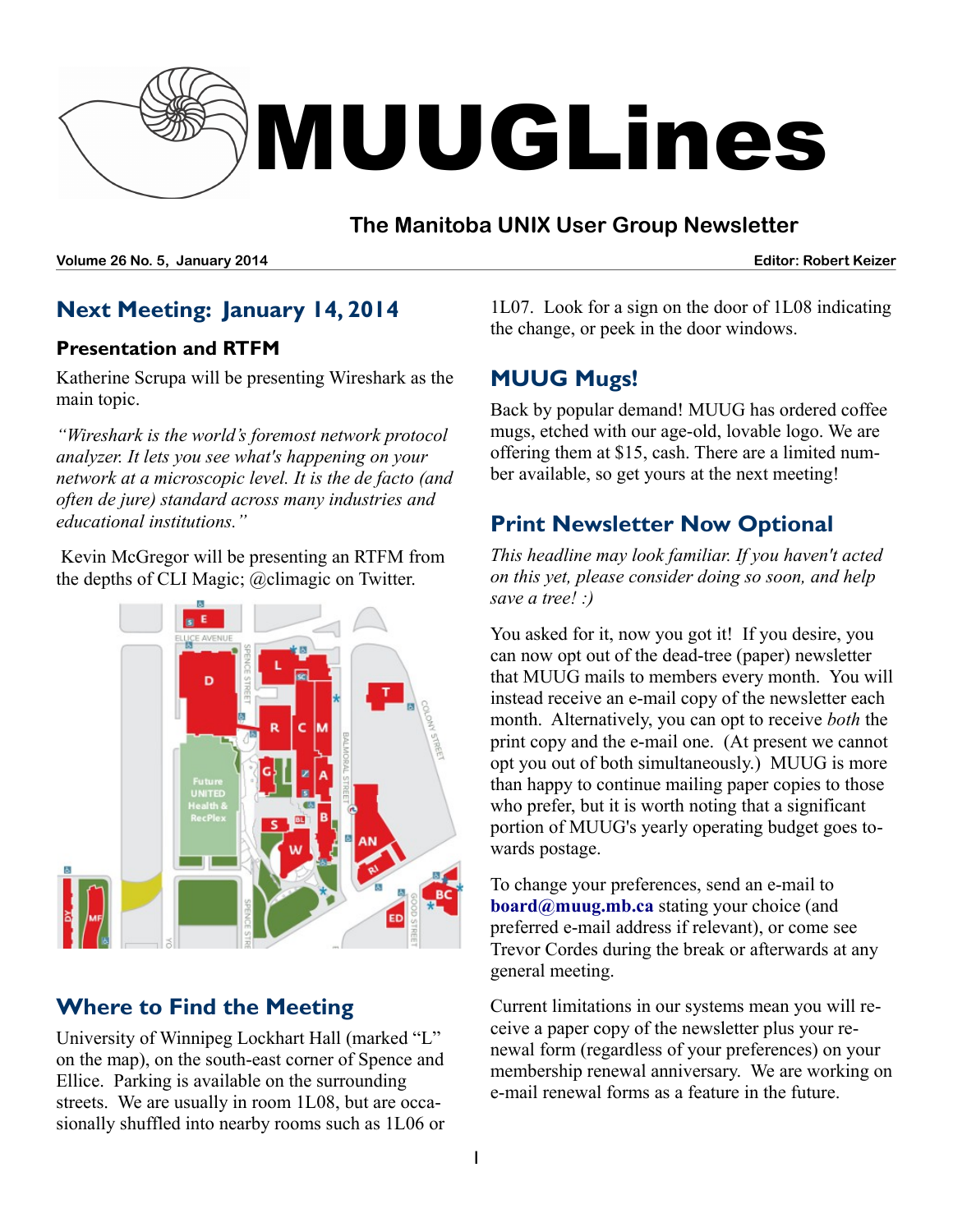# **KDBus & Systemd Bootable**



"Open-source developers this week achieved a pleasant late Christmas present for Fedora users of having a working system with using the in-development Linux kernel DBus implementation (KDBUS) paired

with the latest systemd code can now yield a booting system. "

Lennart Poettering wrote on [the systemd mailing list,](http://lists.freedesktop.org/archives/systemd-devel/2013-December/015836.html) "We reached a major milestone in kdbus development today. We have all the userspace and compat stuff ready to make a full Fedora system boot cleanly and work fine with kdbus on the backend. With current git kdbus and current git systemd things should just work."

[http://www.phoronix.com/scan.php?](http://www.phoronix.com/scan.php?page=news_item&px=MTU1NDM) [page=news\\_item&px=MTU1NDM](http://www.phoronix.com/scan.php?page=news_item&px=MTU1NDM)

# **Belgian Telco Accepts Bitcoin**

*"Belgian telecom [Mobile](https://mobilevikings.com/bel/en/) [Vikings](https://mobilevikings.com/bel/en/) announced this week that it will [begin](http://www.coindesk.com/mobile-vikings-first-cellular-network-accept-bitcoin/) [accepting payment in](http://www.coindesk.com/mobile-vikings-first-cellular-network-accept-bitcoin/) [BitCoin.](http://www.coindesk.com/mobile-vikings-first-cellular-network-accept-bitcoin/) Combined with mobile wallet apps, the service promises to revolutionize point of sale technologies. Could this be the tipping point for*



*both BitCoin and payment by mobile phone?"*

[http://blog.mobilevikings.com/vikings-can-top-up-us](http://blog.mobilevikings.com/vikings-can-top-up-using-bitcoin)[ing-bitcoin](http://blog.mobilevikings.com/vikings-can-top-up-using-bitcoin)

# **Telehash**

#### **JSON + UDP + DHT = Freedom**

*It works by sending and receiving small encrypted bits of [JSON](http://www.json.org/) (with optional binary payloads) via [UDP](http://en.wikipedia.org/wiki/User_Datagram_Protocol) using an efficient routing system based on [Ka](http://en.wikipedia.org/wiki/Kademlia)[demlia,](http://en.wikipedia.org/wiki/Kademlia) a proven and popular [Distributed Hash](http://en.wikipedia.org/wiki/Distributed_hash_table)  [Table.](http://en.wikipedia.org/wiki/Distributed_hash_table)* 

*It's very much in the R&D stages yet, but check out the field-test utility in [node-telehash](https://github.com/telehash/node-telehash) for a simple demo.* 

*The current [spec](https://github.com/telehash/telehash.org/blob/master/protocol.md) is implemented in a [few languages](https://github.com/telehash/telehash.org/blob/master/protocol.md#telehash-switches) (any help here would be great!) and prototype apps are being created to test it. Questions can be directed at [twitter,](http://twitter.com/jeremie) or to [Jeremie Miller](xmpp:jer@jabber.org) directly.* 

It seems as though peer-to-peer technologies, specifically distributed hash tables are becoming more and more prevalent. From Bitcoin to finding seeders on torrents, DHT as a technology seems to be winning in the war of new communication systems.

Some of the swell in popularity can be attributed to the fact that most DHT's utilize algorithms that contact only  $O(log(n))$  nodes when searching for a particular key, given n nodes in a system.

<http://telehash.org/>

# **Longest Uptime**

What's the longest uptime on a UNIX like machine that you've achieved?

In March of 2013 a Netware system was shut down after 16 years of continuous operation.

A Sun 280R system running Solaris 9 was up for a little over 10 years. It also was turned off in March of 2013.

Perhaps you were wondering how you could physically move a running machine, keeping it 100% operational during the moving process. There is the Hot-Plug Field Kit, produced by a company called CRU under the brand WiebeTech.

<http://goo.gl/UmOKg>

<http://goo.gl/mxsqq>

<http://goo.gl/vzbs6K>

# **FreeBSD 10.0 Coming Soon**



Recently there was the [release](http://lists.freebsd.org/pipermail/freebsd-stable/2014-January/076681.html) of FreeBSD 10.0-RC4. Pending anything horrible being found, the release will happen on the 14th of January.

Major changes include the use of LDNS and Unbound instead of BIND; LDNS was required as

DNSSEC support in OpenSSH depends on LDNS.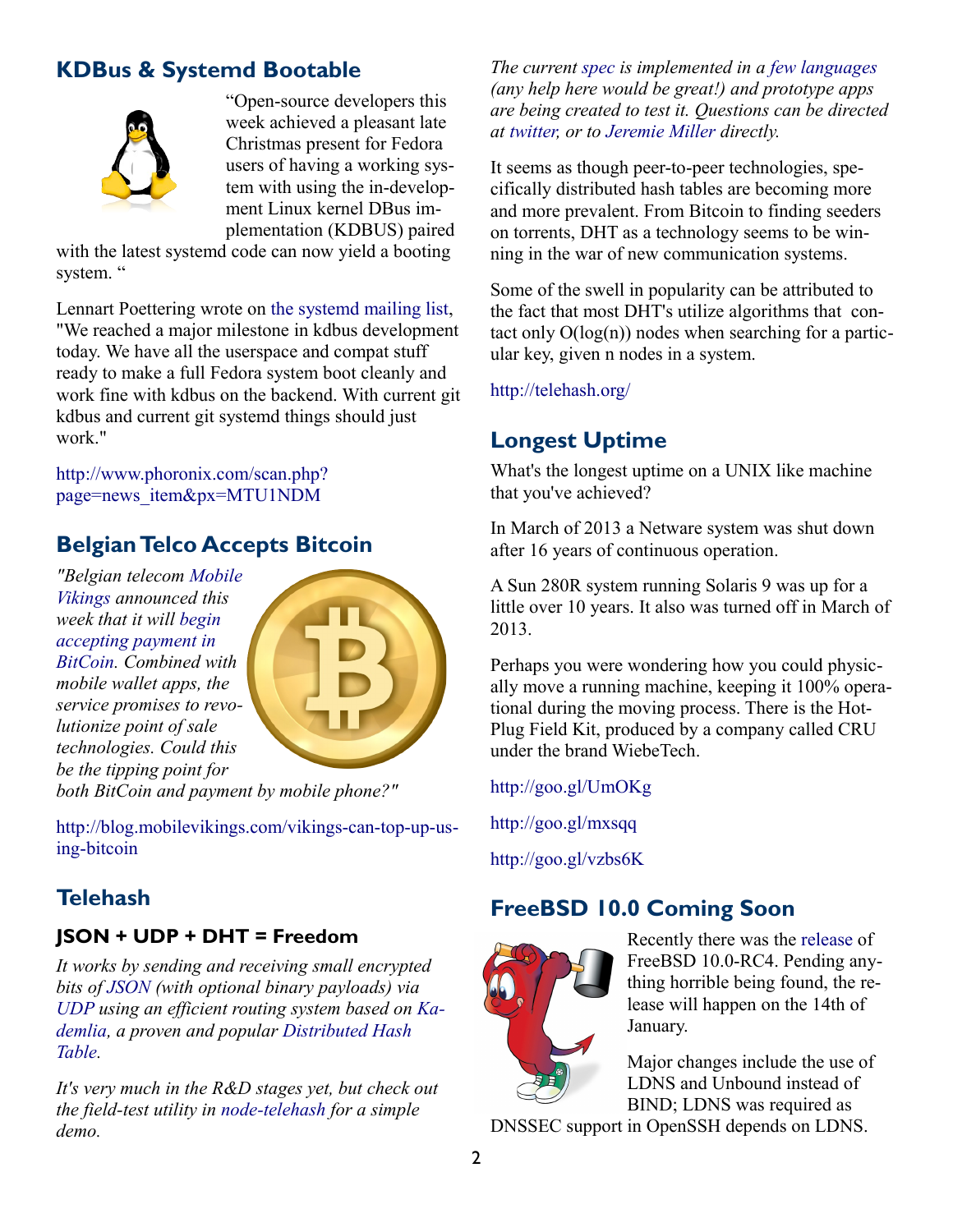Some users may notice the removal of GCC from the default base installation for the x86 and x86\_64 architectures. The standard compiler being shipped and installed is now CLANG.

If you wanted to run FreeBSD on a Raspberry Pi, want no more. The latest release support the Raspberry Pi platform out of the box.

Hyper-V Virtualization. That's right, FreeBSD 10.0 will ship with the ability to hook into Hyper-V hosts, providing a rock solid infrastructure atop ... erm ... sand.

# **DragonFly BSD: No ISA**



As of December 5th 2013, DragonFlyBSD-CURRENT does not support any ISA devices except for legacy keyboard and such things.

You may know the distribution for its HAMMER file system; In recent years however it has made very large strides in tuning the

kernel for SMP systems. Removing almost all blocking mutex locks from IO operations.

Under certain workloads, DragonFly BSD actually outperforms major Linux distributions.

<http://goo.gl/FXtS3s>

# **OpenBSD Gets vioscsi**

As of release 5.5 the security focused distribution has support for Virtio's scsi disk. While not known for its great disk speeds,



this little addition to the kernel will allow for better support in virtualized environments.

<http://goo.gl/1MLcmu>

#### **PHP Function Names Based on strlen() Hashing**

Rasmus Lerdorf has posted to the php.internals group explaining why the function names for PHP are all over the map.

So for all you hecklers out there, let it be known. There is a reason why *htmlspecialchars* is named the way it is.



*[...]. Back when PHP had less than 100 functions and the function hashing mechanism was strlen(). In order to get a nice hash distribution of function names across the various function name lengths names were picked specifically to make them fit into a specific length bucket. This was circa late 1994 when PHP was a tool just for my own personal use and I wasn't too worried about not being able to remember the few function names.*

*-Rasmus*

<http://goo.gl/kV8G6r>

# **Programming Languages of 2013**

While C, Java, Object-C, C<sup>++</sup>, and C# take slots one through five for most used, Javascript has been bumped into the top 10, coming in at number 9.

Other movers this year were Ruby and Perl, falling one and two places respectfully, along with Lisp and Delphi/Object Pascal who both dropped 5+ slots down.

This left room for MATLAB, F#, PL/SQL, and D to rise, with all coming in at under 20.

<http://goo.gl/DMs2>

# **Cairo Proposed as Part of C++**

*Cairo is a 2D graphics library with support for multiple output devices.* 

Herb Sutter posted this to the cairo graphics list:

*[...]. We are actively looking at the potential standardization of a basic 2D drawing library for ISO C++, and would like to base it on (or outright adopt, possibly as a binding) solid prior art in the form of an existing library. [...]*

<http://cairographics.org/> <http://goo.gl/VgcY8H>